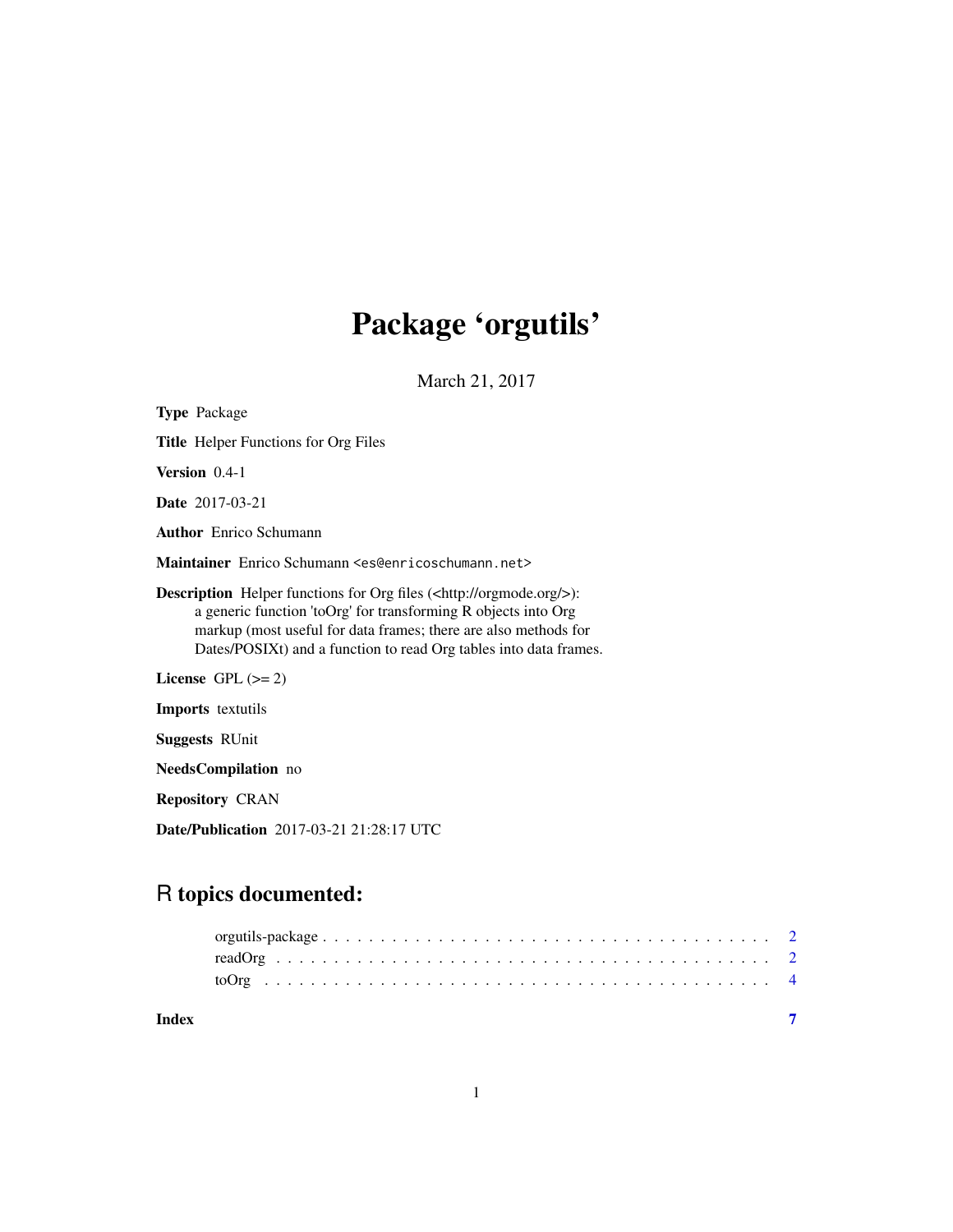<span id="page-1-0"></span>orgutils-package *Org Utils*

#### Description

Helper functions to interact with Org files: read Org tables, convert R objects to Org markup.

# Details

Org mode is a major mode for Emacs; see <http://orgmode.org/manual/Summary.html#Summary> for a summary of what it does.

The orgutils package provides helper functions for interacting with Org files (reading Org tables, convert R objects to Org markup) without Emacs. Since Org syntax is very human-readable, such conversions are useful also, for instance, in plain-text emails or reports.

There are several other packages that help you work with Org files as well, such as **orgR** or **ascii**.

#### Author(s)

Enrico Schumann <es@enricoschumann.net>

#### References

Org mode manual <http://orgmode.org/>

#### See Also

[toOrg](#page-3-1), [readOrg](#page-1-1)

<span id="page-1-1"></span>readOrg *Read Org Tables*

#### Description

Read an Org table from a file.

#### Usage

```
readOrg(file, header = TRUE, dec = ".", comment.char = "",
       encoding = ", strip.white = TRUE,
       stringsAsFactors = FALSE,
       table.name = NULL, ...)
```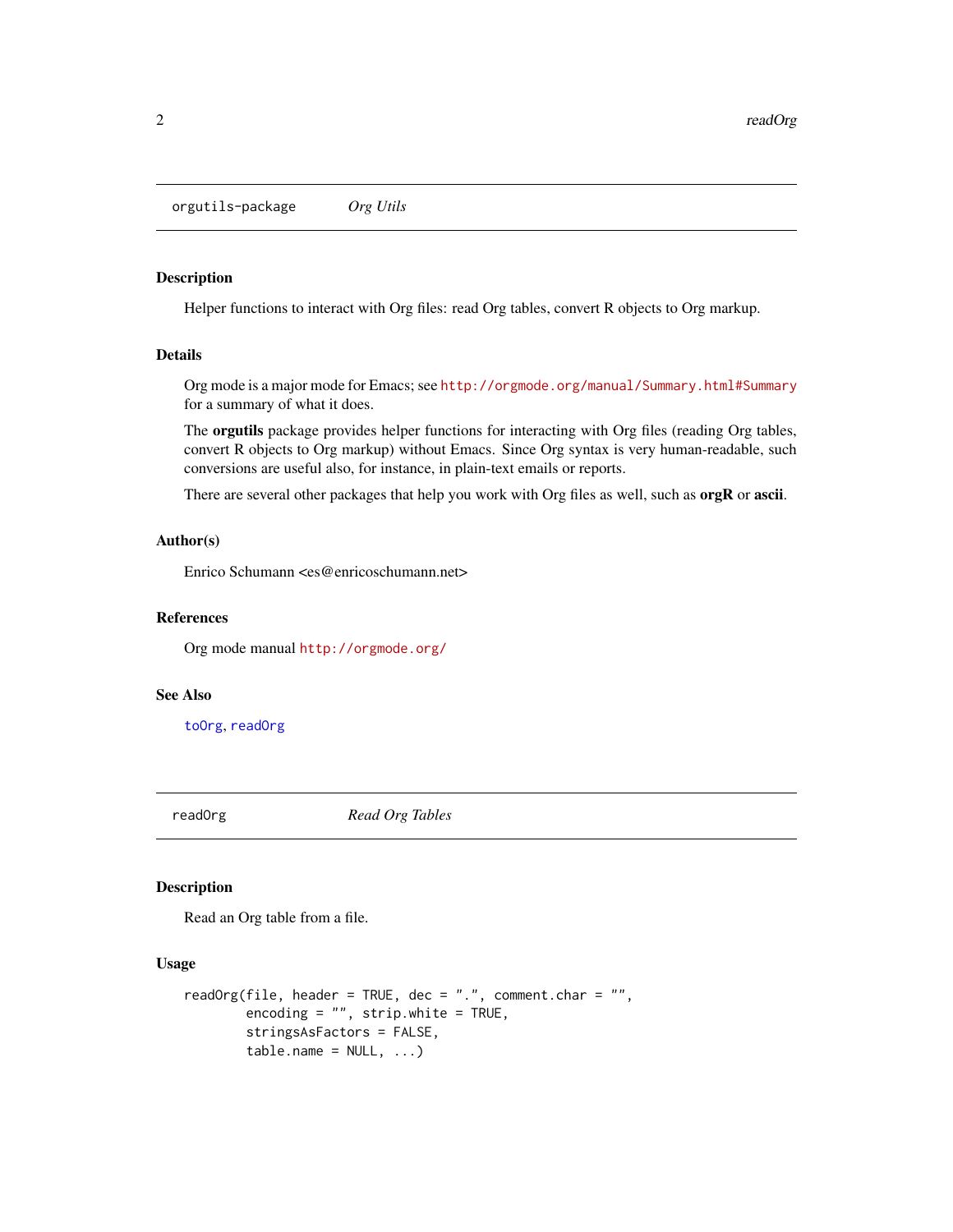#### <span id="page-2-0"></span>readOrg 3

# Arguments

| file             | character                                                       |
|------------------|-----------------------------------------------------------------|
| header           | logical                                                         |
| dec              | character                                                       |
| comment.char     | character                                                       |
| encoding         | the encoding of the file                                        |
| strip.white      | logical                                                         |
| stringsAsFactors |                                                                 |
|                  | logical; note that the default FALSE differs from read.csv      |
| table.name       | character: the name of the table to read (a regular expression) |
|                  | further arguments                                               |

# Details

When header is TRUE, readOrg will read the first 10 lines of the file (or the table, when table.name is specified) and try to find an org table header. Formating instructions such as <5> are discarded. Then the function uses [read.csv](#page-0-0) to read the remainder of the file/table.

When table.name is specified, the function looks for a line that starts with #+NAME: <table.name> and reads the table that follows that line.

For empty files, readOrg behaves like [read.csv:](#page-0-0) when completely empty, it fails; when headers are found, a zero-row [data.frame](#page-0-0) is returned.

# Value

A [data.frame](#page-0-0).

# Author(s)

Enrico Schumann

# References

Org manual <http://orgmode.org/manual/index.html>

#### See Also

[read.csv](#page-0-0)

# Examples

```
## Not run:
## create an Org file with a table and read the table
tmp < -"#+TITLE: A Table
```
Next comes a table.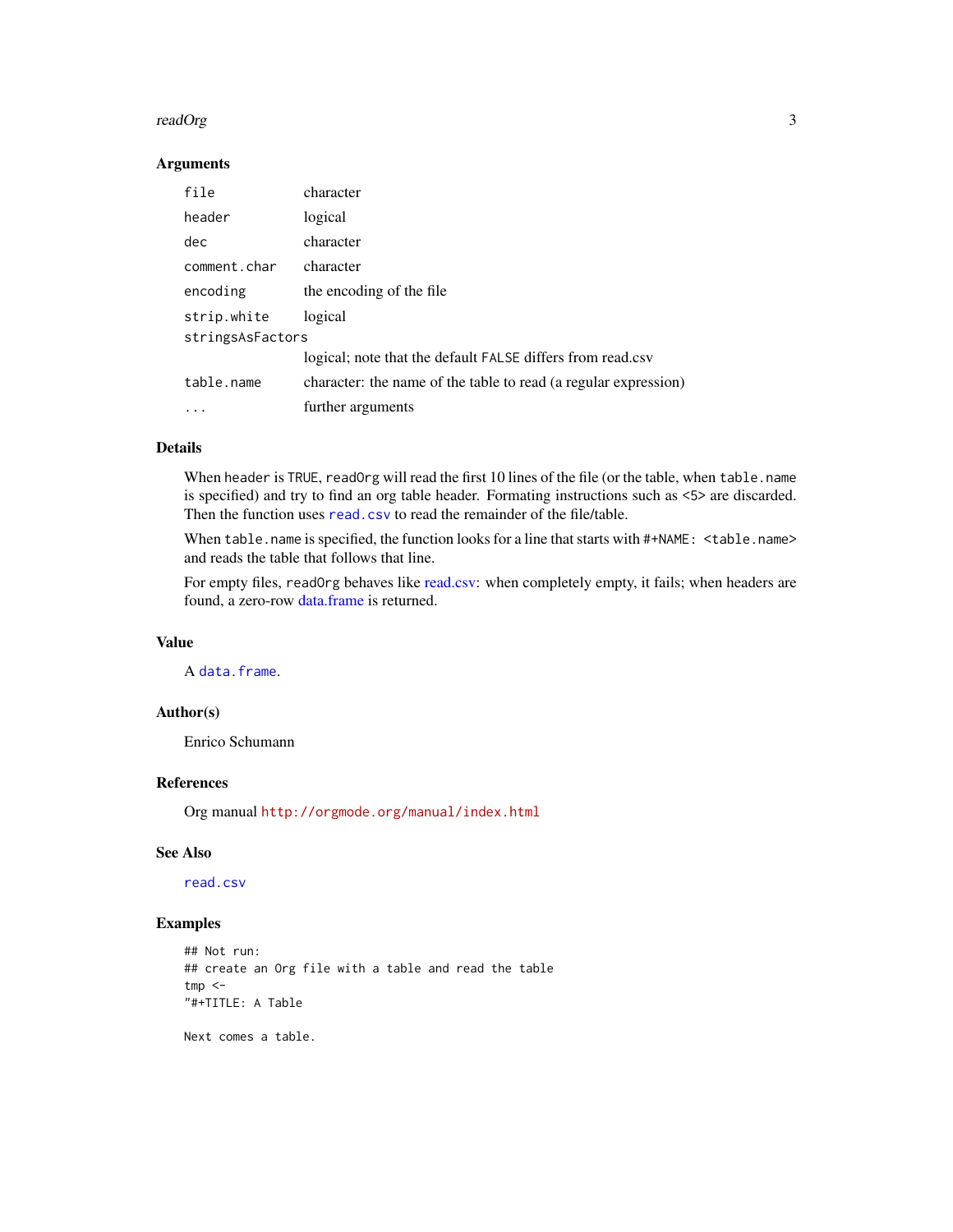```
#+name: test_table
| a | b |
|---+---|
| 1 | 2 |
| 3 | 4 |
That was a table.
"
fname <- tempfile("testfile", fileext = ".org")
writeLines(tmp, fname)
require("org")
readOrg(fname, table.name = "test_table")
## End(Not run)
```
# <span id="page-3-1"></span>toOrg *Generate Org-mode Markup*

# Description

Transform R objects into Org-mode objects.

# Usage

```
\text{toOrg}(x, \ldots)## S3 method for class 'org'
print(x, \ldots)## S3 method for class 'data.frame'
\text{toOrg}(x, \text{row.names = NULL}, \ldots)## S3 method for class 'Date'
\text{toOrg}(x, \text{ inactive} = \text{FALSE}, \dots)## S3 method for class 'POSIXt'
toOrg(x, inactive = FALSE, ...)
```
#### Arguments

| <b>X</b>  | an object                                                                                                                                                                                           |
|-----------|-----------------------------------------------------------------------------------------------------------------------------------------------------------------------------------------------------|
| row.names | NULL, logical or character. If TRUE, row, names of x are added as the first column,<br>with column name "row names". If a character string, the string is used as the<br>column name. See Examples. |
|           | If NULL, row names are added when they are not 1, 2, $\dots$ (i.e. row numbers).                                                                                                                    |
|           | If FALSE, row, names are not added.                                                                                                                                                                 |

<span id="page-3-0"></span>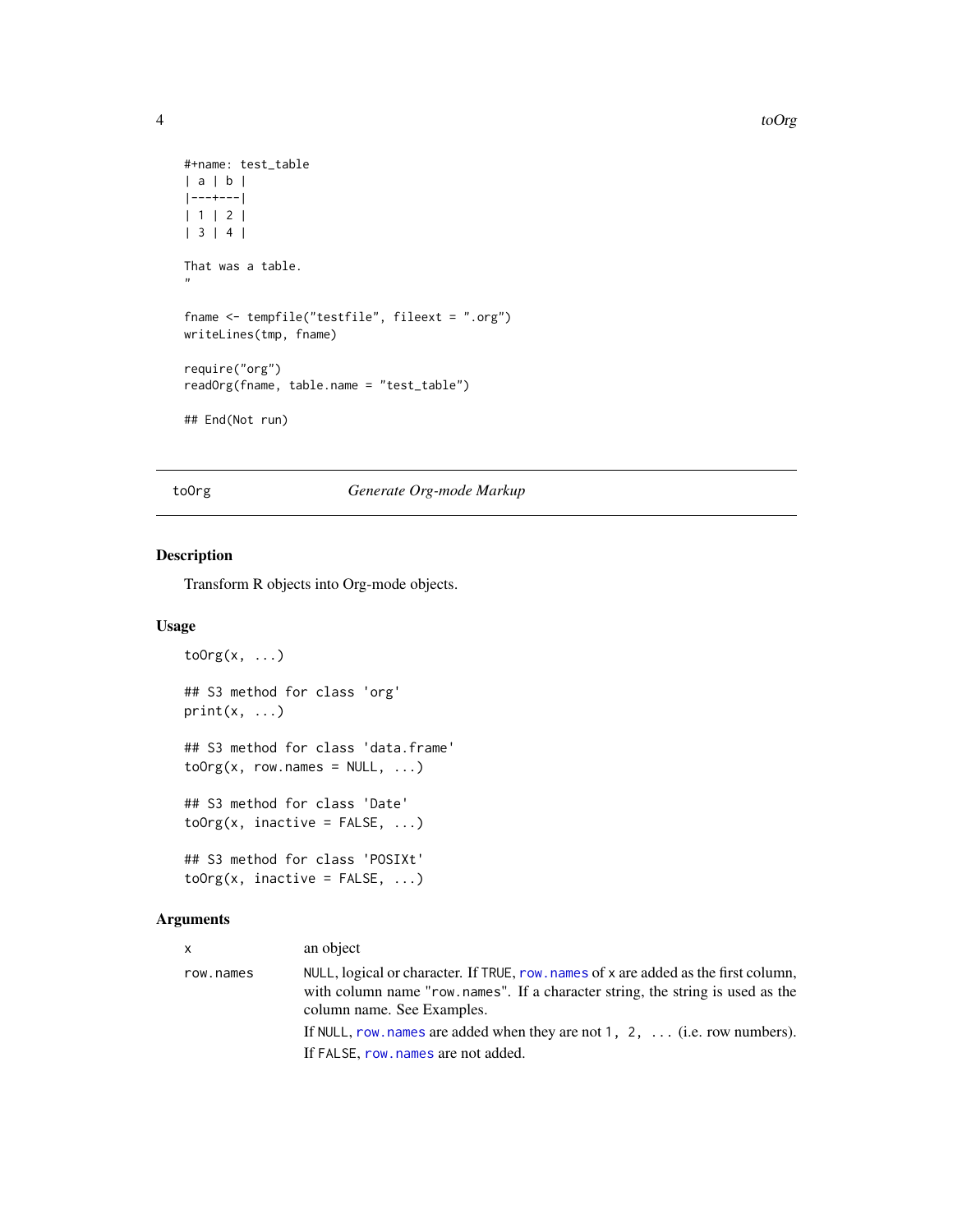#### <span id="page-4-0"></span>toOrg 5

| inactive | logical: use inactive timestamps? See http://orgmode.org/manual/Creating-timestamps. |
|----------|--------------------------------------------------------------------------------------|
|          | html.                                                                                |
| $\cdots$ | other arguments                                                                      |

# Details

Transforms an object x into character vectors with Org markup. Most useful when x is a [data.frame.](#page-0-0)

toOrg is meant for snippets of code, not for producing whole Org documents.

When you work with POSIXt, make sure that a potential timezone does not cause trouble: Org does not support timezones.

#### Value

A character vector, usually with class org. In some cases, class [character](#page-0-0) is additionally attached. To save it to a file, use [writeLines](#page-0-0).

# Author(s)

Enrico Schumann

# References

Org mode manual <http://orgmode.org/manual/index.html>

# See Also

[toLatex](#page-0-0), [as.orgtable](#page-0-0)

# Examples

```
\text{toOrg}(data.\text{frame}(a = 1:3, \text{ row}.\text{names} = \text{LETTERS}[1:3]))\# \# \Rightarrow | row.names | a |
## |-----------+---|
## | A | 1 |
## | B | 2 |
## | C | 3 |
toOrg(data, frame(a = 1:3))## => | a |## |---|
## | 1 |
## | 2 |
## | 3 |
toOrg(data-frame(a = 1:3), row.name = TRUE)\# \# \Rightarrow | row.names | a |
## |-----------+---|
## | 1 | 1 |
## | 2 | 2 |
## | 3 | 3 |
```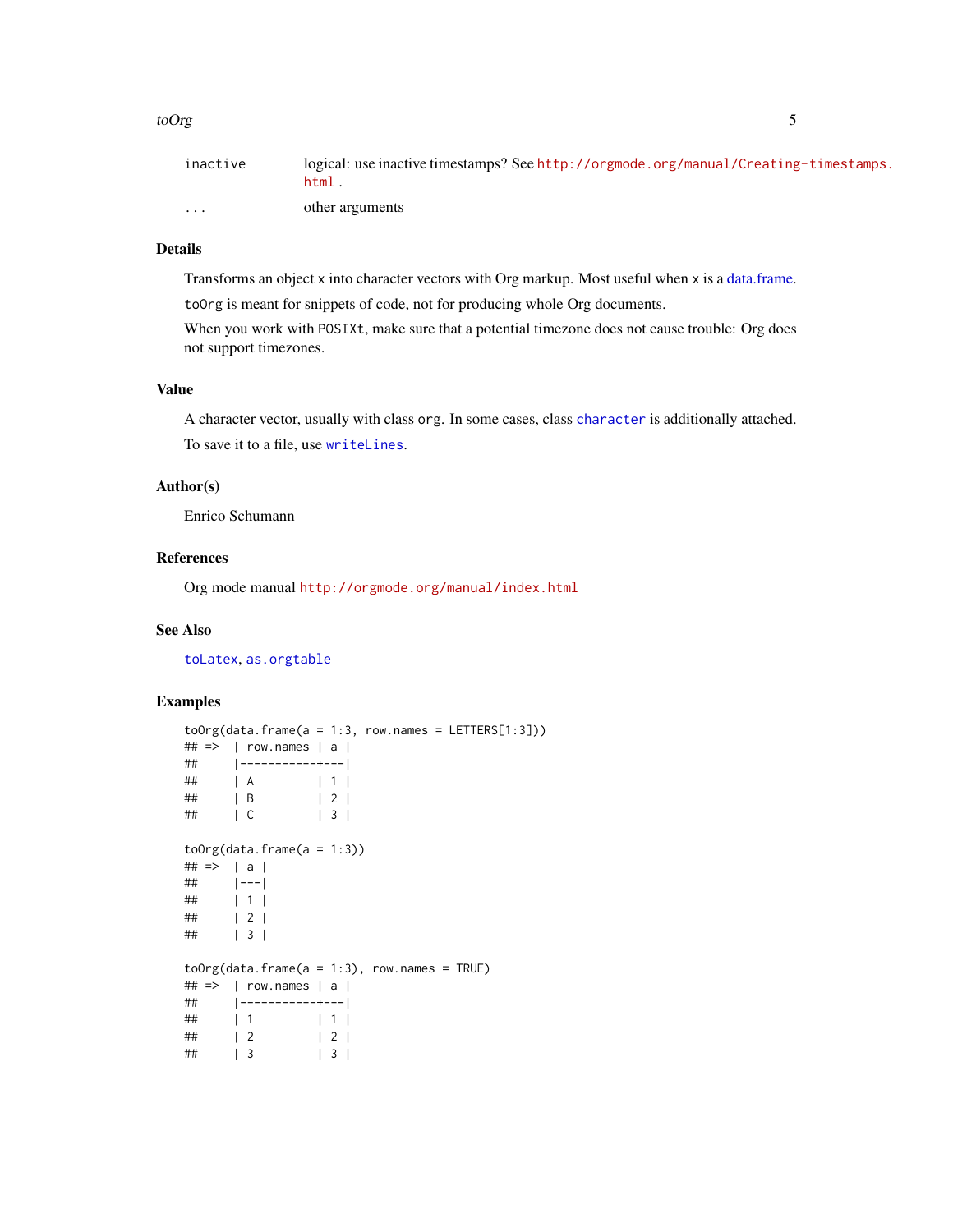```
toOrg(data, frame(a = 1:5), row. names = "row numbers")## => | row numbers | a |
     ## |-------------+---|
## | 1 | 1 |
     \begin{array}{ccc} \vert & 2 & \vert & \vert & 2 \end{array}## | 3 | 3 |
\# | 4 | 4 |
## | 5 | 5 |
```

```
## Not run:
writeLines(toOrg(data.frame(a = 1:3)), "~/Desktop/my_table.org")
## End(Not run)
```

```
## Dates/Times
toOrg(as.Date("2015-01-01")) ## <2015-01-01 Thu>
toOrg(as.Date("2015-01-01"), inactive = TRUE) ## [2015-01-01 Thu]
toOrg(Sys.time()) ## <2017-03-20 Mon 13:23:18>
```

```
## Convert Org dates to Date
```

```
## see ?strptime: Each input string is processed as far as
## necessary for the format specified: any
## trailing characters are ignored.
d <- toOrg(as.Date("2015-01-01"))
as.Date(d, "<%Y-%m-%d")
```